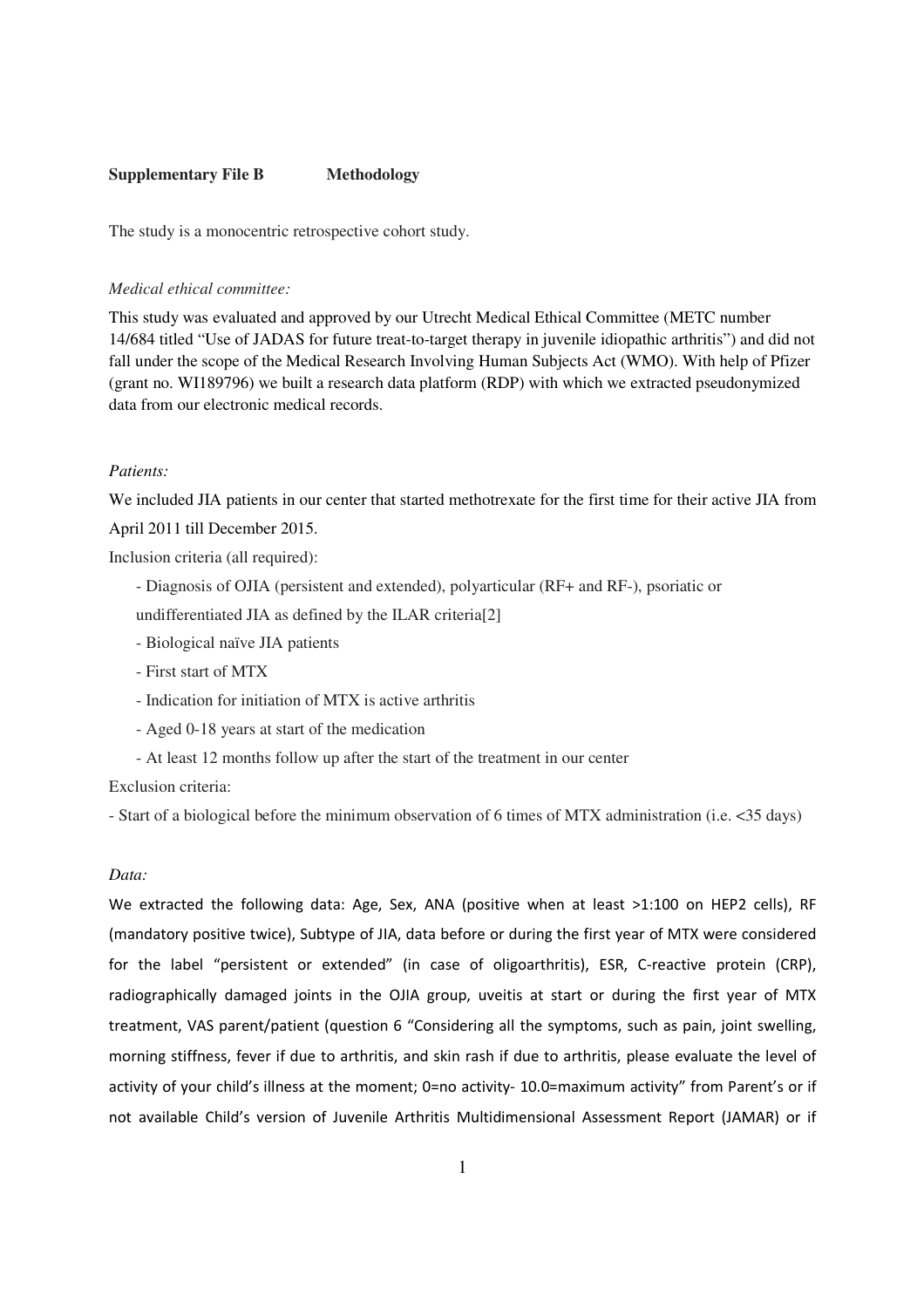JAMAR not available we used from the Childhood Health Assessment Questionnaire the question "Considering all the ways that arthritis affects your child, rate how your child is doing: 0=very well-10.0=very poor"), AJC (as defined by swollen and/or both painful and limited) and type of joint involved was always present, PGA (0-10.0cm) (present in more than three quarter of instances but retrospectively completed if missing by J.S.), radiographic damage, medication started for JIA and presence of uveitis. We checked for the reasons of discontinuation of MTX when it was stopped within a year from its start. The cJADAS was calculated using the sum of the PGA, the VAS and the AJC as described above.

### *How is the PGA scored:*

There are no rules on how to score a PGA and whether physicians score the PGA relative to the diagnosis (a PGA of 5 in an OJIA having a different meaning than a PGA of 5 in a PJIA patient) or relative to the worst JIA-case one can imagine being a 10. We do use this latter concept since the categorization in OJIA and PJIA is depending on timing and effect of treatment and might be shifting in one patient developing a polyarticular course after an oligoarticular phase. In such a patient the PGA always is comparable to the former PGA in our hands and does not need to be evaluated according to the phase.

## *Interpretation of the ACR recommendation schemes:*

For the interpretation of the ACR recommendations we used the oligoarticular and polyarticular schemes based on the paper itself and after personal communication with the first author of that paper (T.B.). See Supplementary File A for the details.

### *Disease activity definitions:*

The patient was called a responder when he/she had an AJC of 0 at the visit closest to 12 months after start of MTX.

#### *JIA treatment in our center:*

Our center has 5 pediatric rheumatologists and by June 2011 they were all fully informed about the ACR-CPG.[5] In our center till 2017 there were no treatment-protocols for JIA in use, nor were there any strict rules for joint injections, the start of MTX, prednisone bridging, preference to start either adalimumab or etanercept in case of MTX-refractory JIA; although over the last years it has become common not to start etanercept but adalimumab in case also uveitis is present. Usually MTX is continued for at least 9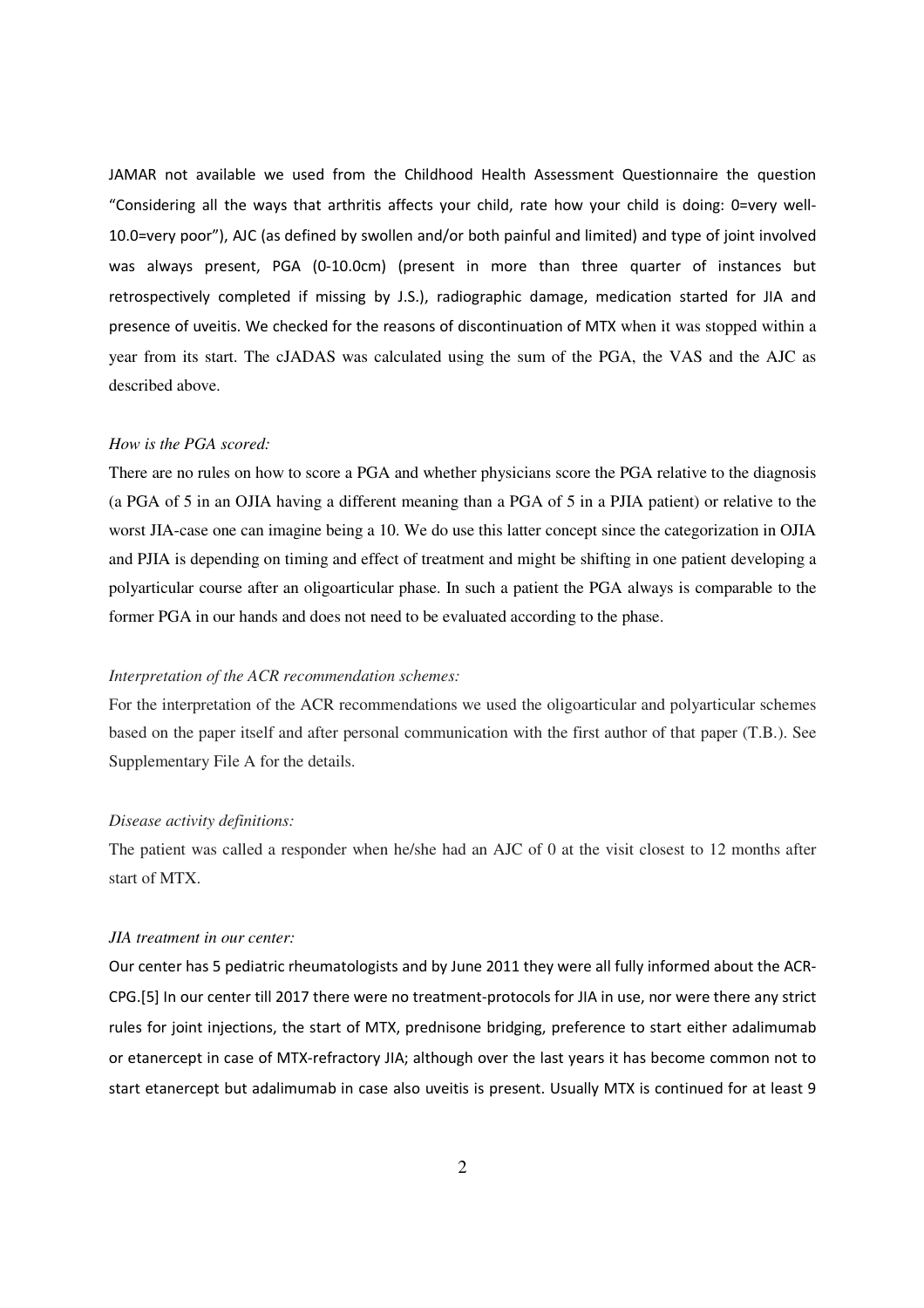months after reaching inactive disease. Next to the start of MTX we only inject joints if it is agreed that the patient cannot wait for 6-8 weeks for the MTX effect.

The dosage was determined by the attending pediatric rheumatologist and the standard starting-dose of methotrexate in JIA in our center is directly at 10-15 mg/m2/week oral and might be increased to 20mg/m2/week (maximum 30 mg/week). The used standard subcutaneous dose of adalimumab in JIA till 13 years is 24mg/m2/dose every 2 weeks. From 13-18 years, this is 40mg/dose every 2 weeks. For etanercept the standard subcutaneous dose is 0.8 mg/kg/week in one dose. The anti-TNF agents were administered if possible in combination with synthetic DMARDs, usually MTX. Co-medication is defined as medication started for JIA within 30 days before start of MTX and till the end of the observation period.

## *Follow up visits:*

Patients visited the hospital roughly every 3 months. Methotrexate needed to be taken for a minimum of 6 times for any effect to be expected which is why we chose 35 days as minimal cut-off for the first followup visit. We used the time-frames closest to 3 months (35-120 days), 6 months (121-270 days) and 12 months (271-450 days) after start of the treatment (t=0). When a biological was started at an earlier unscheduled emergency visit within the time frame of 35-270 days, we used this visit instead of the closest regular visit of 3 or 6 months. Patients that started a biological at or before the 3 months visit were excluded for the analysis of the 6 months visit since they already had had their drug escalation.

### *Prognostic tests:*

Responding patients who started an anti-TNF agent within 12 months were excluded for the analyses of the prognostic test of the ACR-CPG and JADAS based care, since it was impossible to tell if they really would have needed an anti-TNF agent to become a responder. For the physician decision we only excluded the responding patients starting anti-TNF at that exact visit (including the previous visit in case of 6 months) since it is impossible to know if the decision to escalate was really necessary. For the analyses we varied the cut-off values for the (c)JADAS71 as reason for drug escalation in both OJIA and PJIA. We varied the relative importance of the patient VAS in the cJADAS to even an extent of 0% VAS (thus only PGA and AJC) in order to distinct the best predictive capacity of the cJADAS for non-response to MTX. We also tried to correct for prior response defined by a  $\geq$  50% decrease of cJADAS at 3 months compared to baseline as a reason not to escalate.

# **Data handling and statistical analysis:**

Missing items were not imputed or corrected for.